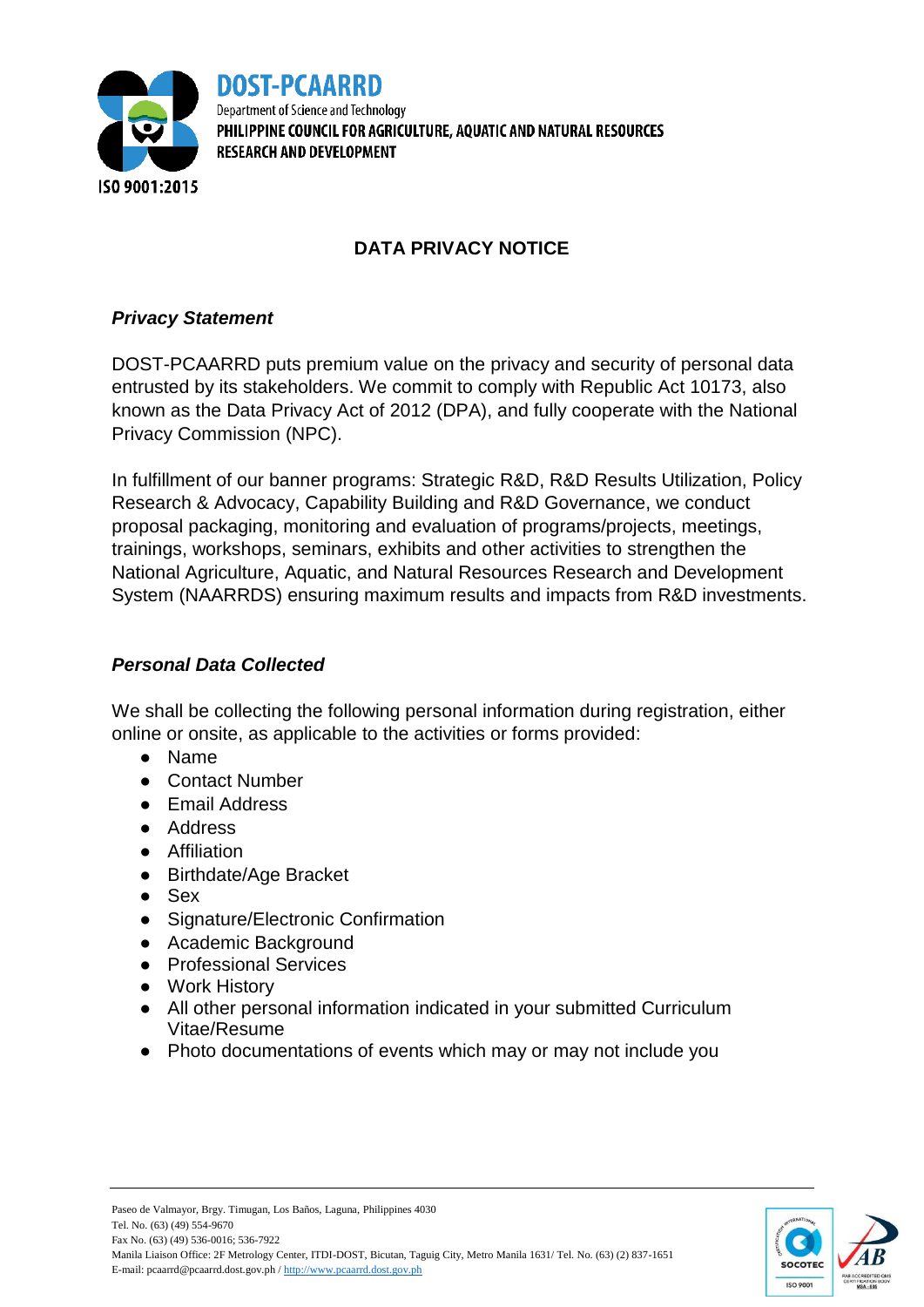

DOST-PCAARRD Department of Science and Technology PHILIPPINE COUNCIL FOR AGRICULTURE, AQUATIC AND NATURAL RESOURCES **RESEARCH AND DEVELOPMENT** 

### *Data Collection Purpose*

Your name, contact number, email address and address shall be used as reference so we may communicate with you. Affiliation, birthdate/age bracket and sex shall be used to generate statistics for assessing the results of the event.

Academic background, professional services, work history, and all other personal information indicated in your submitted Curriculum Vitae/Resume shall serve as part of our evaluation as to your terms of reference pertinent to an activity.

Your signature/electronic confirmation shall serve as means to validate your actual presence and secure your consent for us to process your personal data. Event photos which you may be included shall be used for reports and promotional materials.

#### *Data Processing and Retention*

For Intellectual Property Rights Management capacity building activities, we shall enforce a Non-Disclosure Agreement (NDA) with the participants, speakers and organizers to acknowledge the confidential relationship among the concerned parties and to protect the confidential information shared from disclosure to outside parties. Confidential Information shall mean know-how, data, technical or non-technical, and all other information, disclosed by the concerned parties, whether disclosed or provided in oral, written, graphic, photographic or any form.

The NDA shall come into force upon signing and shall remain in force for the duration of the activity and shall remain in force thereafter for one year, or until an intellectual property (IP) application is filed for the Technology, whichever comes sooner.

Attendance sheets are required supporting documents when liquidating expenses under the Government Accounting Manual (GAM) of the Commission On Audit (COA).

All personal information shall remain confidential and will be used only for the specified purpose. They may be shared in hard/soft copy with appropriate security measures. These shall also remain with DOST-PCAARRD in accordance with National Archives of the Philippines (NAP) General Circular No. 1, Rules and